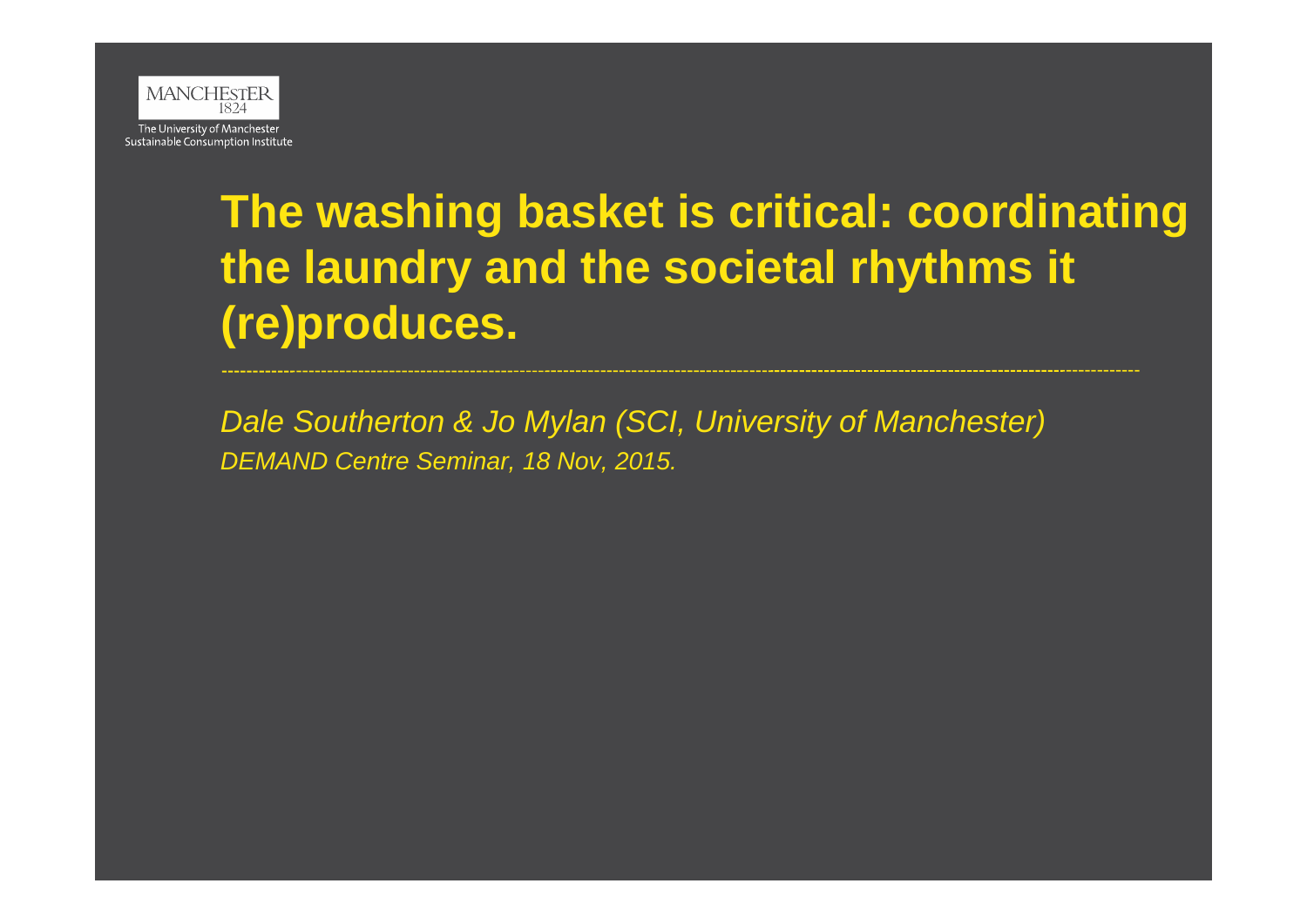

## **Introduction: why laundry?**

**Substantively important.** Despite increasing efficiency of laundry appliances & behaviour change programmes, overall energy and water consumption from laundry continues to rise (accounting for 12% and 13% respectively of total UK household consumption).

**Empirically interesting**. A mundane everyday practice. Empirical studies fall into 2 camps primarily focused on: environmental sustainability and domestic divisions of labour. Across these literatures are a tension between apparent standardization of the practice as entity vs varieties of practice performance.

Presents some **theoretical puzzles**: (a) how conceptualise apparent variety of performance alongside patterns of standardization that appear to socially order the practice? (b) what are the key mechanisms (or factors) that act to coordinate the practice? (c) what theoretical benefits come from de-centring the 'use' of domestic technologies at the hands of the principal practitioner?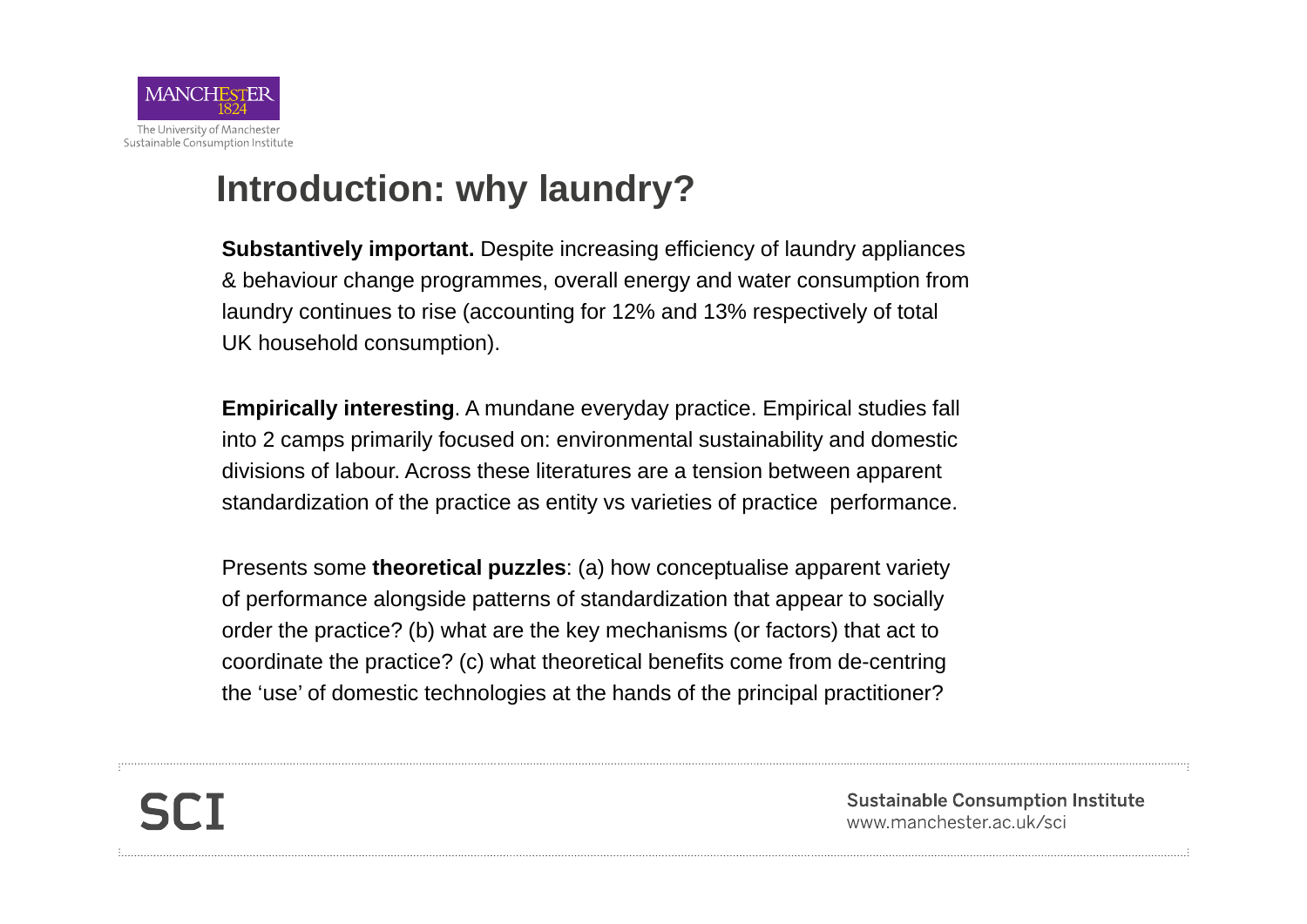

## **Methodological approach: defining the practice and activity sequences**

- • Critical first methodological step is to delineate the boundaries of the object of study.
- • Extending Warde's conceptualisation of eating as a compound practice, and following previous research which sought to orperationalise this concept methodologically, we define the practice of laundry as a sequence of activities:

Designation of items as not clean – 'dirty' storage – wash – dry – preparation for clean storage – clean storage.

- • This is a heuristic device – an ideal-typical sequence that offers a basis for comparison across varieties of performance and identification of the factors affecting its coordination.
- • This includes: multiple temporal dimensions (duration, frequency, temporal gaps and flow between activities); material and environment conditions; cultural understandings; relationships between household members.

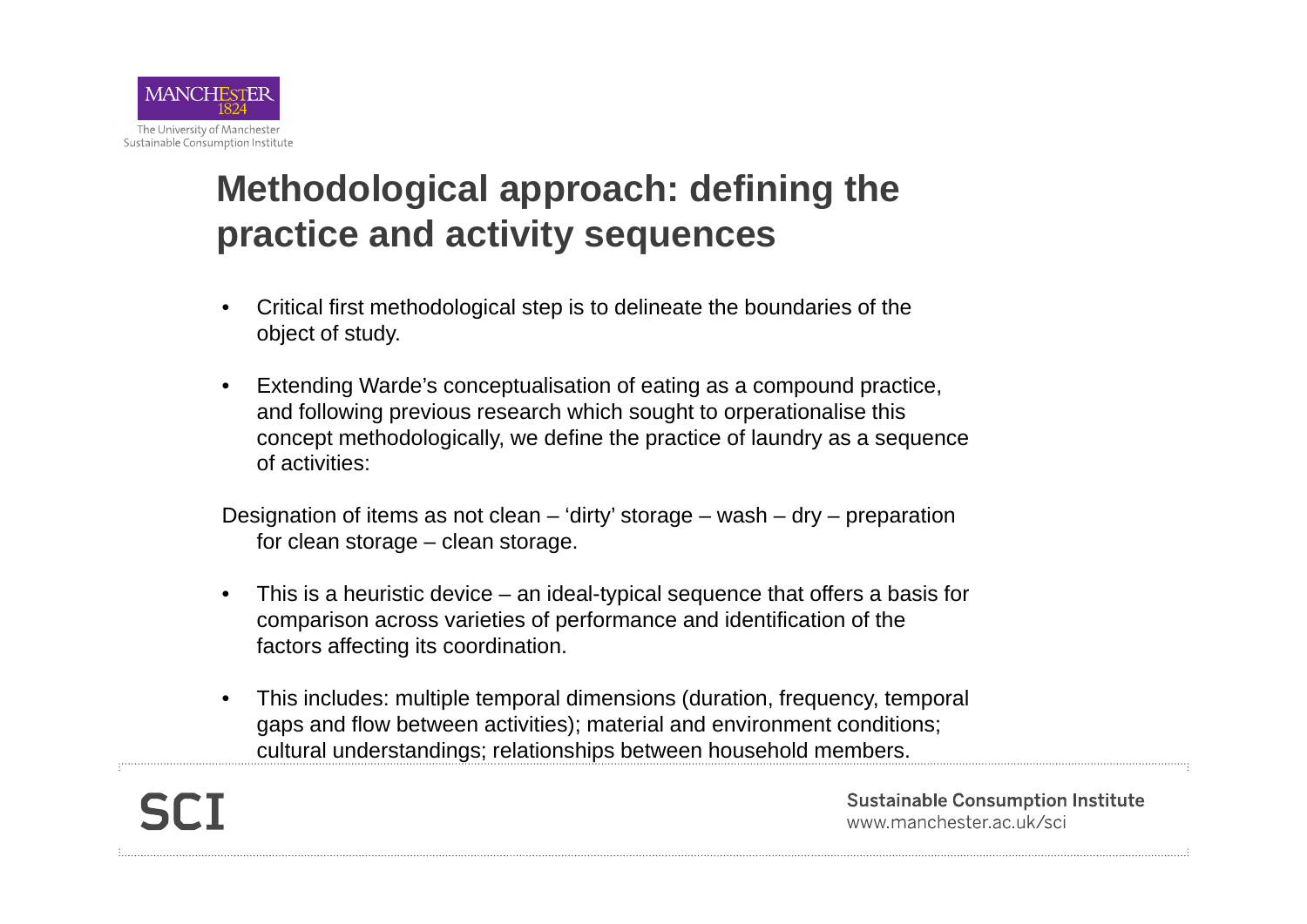

## **The data**

- • Step 1 – 3000 household survey examing the temporal rhythms of laundry. Identified a range of societal rhythms, e.g. majority of loads happen between 7- 11am, with tumble dryers running later in the day.
- • Step 2 – In order to explain the observed societal rhythms and gain a deeper understanding of coordination at a household level, 18 in-depth semi-structured interviews with individuals responsible for undertaking laundry conducted.
- • A convenience sample, based on socio-economic characteristics of different localities (affluent and less affluent) and building types (houses, flats).
- $\bullet$  6 women and 2 men, 10 with children; 5 couples without children; and 3 single people (including the two men).
- • Interviews lasted between 50 minutes to 1 hour 35 mins, were recorded and transcribed.
- • The entry point for interviews were to explore the lived experience of managing household laundry, how people feel, adapt and improvise doing the laundry alongside other ongoing activities of daily life.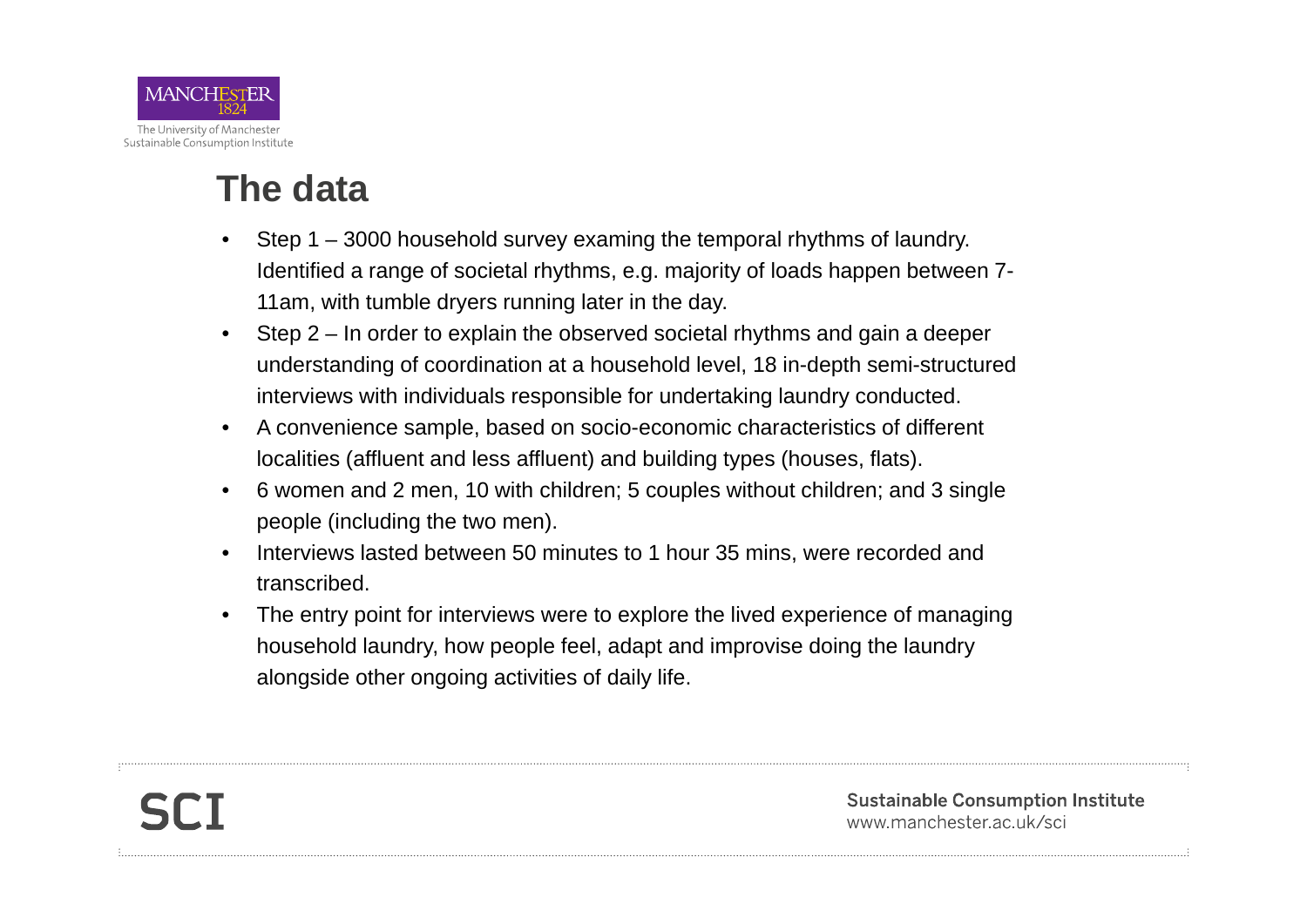

## **Conceptualising Coordination**

Three common conceptual interpretations of coordination: •Dependent and inter-dependent interactions across practitioners •Dependency and inter-dependency between practices •the relationship between 'elements' through which practices as entities are formed and held together.

Schatski (2010: 69):

*'actions that combine to achieve a result that someone intends be achieved, though the people performing the coordinated actions need not have agreed on the intended result'.* 

Based on preliminary data analysis, can identify three variant forms of coordination:

- •Inter-dependency between activities necessary for practice performances
- •Inter-dependency between practices within inter-personal relationships
- •Material arrangements and environmental conditioning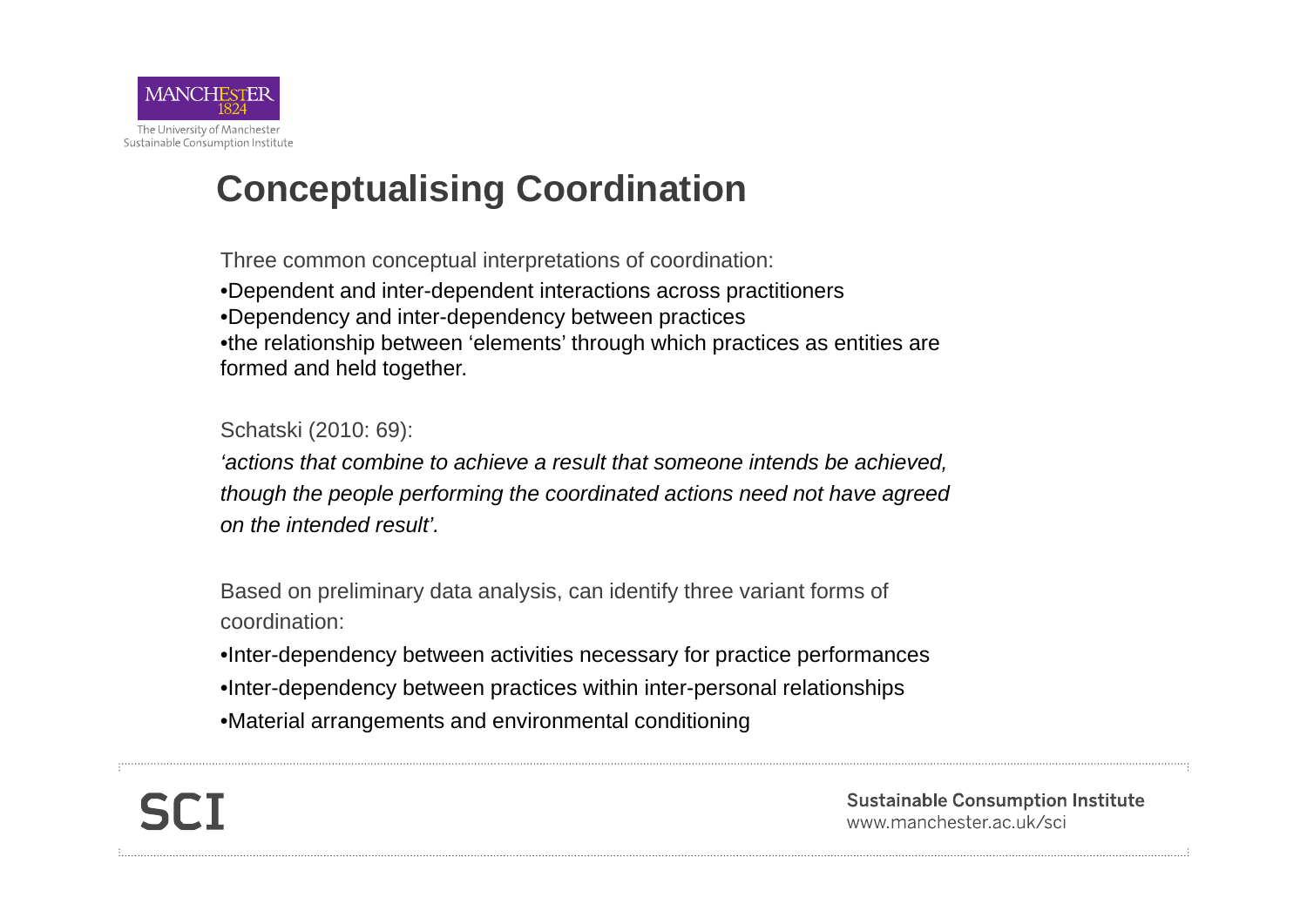

## **Coordinating the performance of laundry practice:**

The activities of practitioners

• Employment schedules produced familiar (or routinized) patterns, with respondents using the washing machine on days when they are not working outside the home, often at the weekends:

*"I usually do it on a Saturday and Sunday, and if I'm working at home during the week I'll put a couple of washes on then as well, but mainly Saturday and Sunday."* (Daisy, mid 30s, married with 2 young children)

- •Activity sequences planned to run concurrently with other **domestic practices**, often matching activities of similar duration (e.g. cleaning tasks and cooking).
- • Such coordination often presented as a means of freeing-up more time for personal activities, as reported by Elisa (mid 30s, house-share, no children):

*"Well it's always about optimization for me. I want to have spare time, therefore I try to plan my washing machine while I'm doing something else generally. I do it all during the week, so then when I finish I just finish with everything, so for example I put it on*  while I'm cooking something and then the washing machine will be on and then I will *eat something, do the washing up, and then when I'm finished with the washing up I will hang my clothes, so then it's just done and I can relax and sit on the sofa."*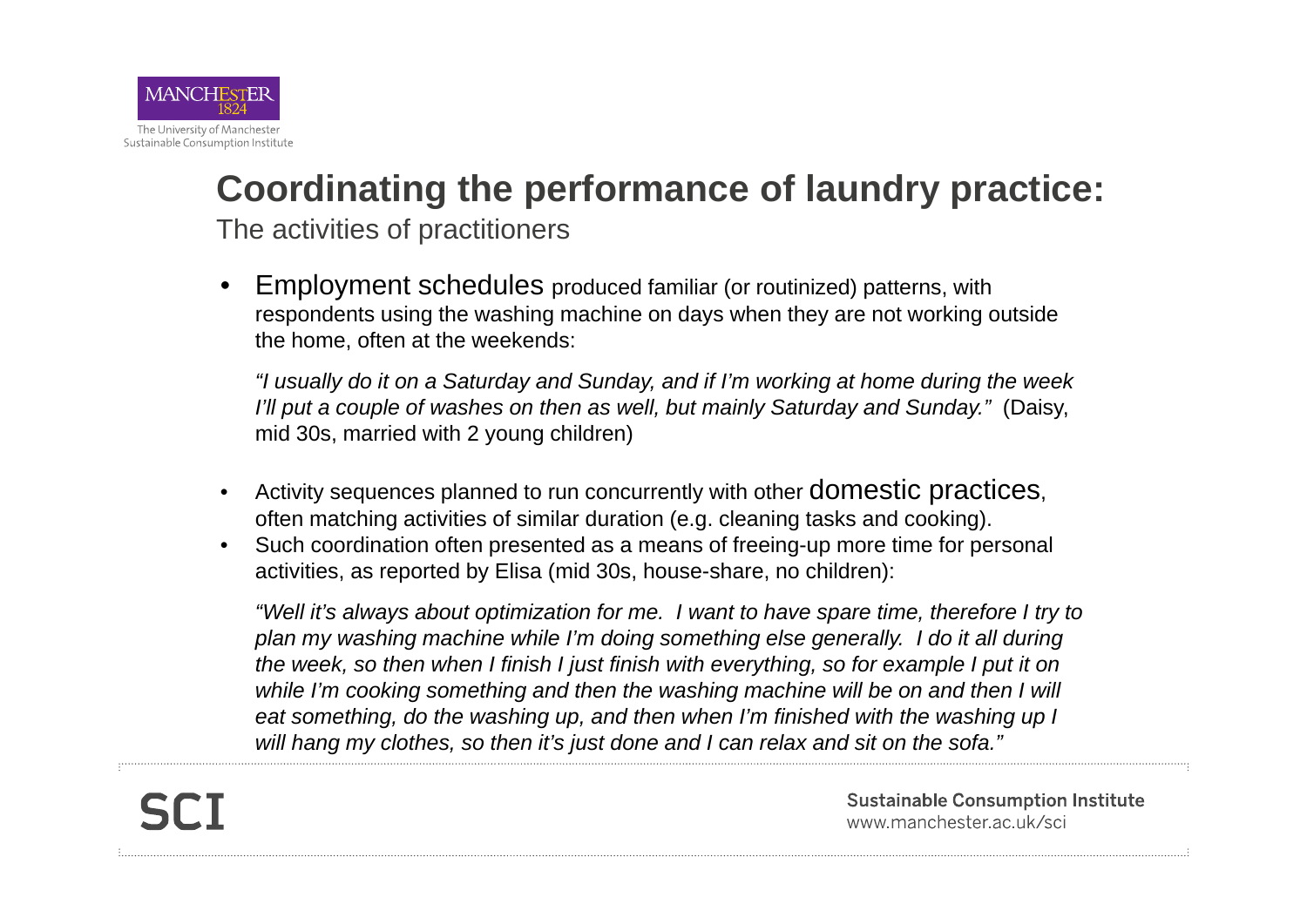

Matters of personal scheduling:

Narratives of personal scheduling were often associated the productive and efficient use of time, as Darren (early 30s, house share, no children) described:

"*I make sure it's going and then go and do something and then try and come back, sometimes I'll set an alarm on my phone to come back in like half an hour, because I do sometimes just forget and go out and then I'll…. I just try and be productive, don't wait and sit and watch it."*

The use of scheduling technologies to manage schedules is familiar. However, such technologies were also used to negotiate infrastructural constraints. Liz (20s, couple, no children) explained her use of timers:

*"what I usually do is put it on the morning and it's got a delay thing on the machine so I just set it so that it will finish just before I get home from work and it just flashes when it's done… it means that I don't have to get in, put it in and then wait an hour for it to be done. It's so that it's done when I get in and I can just hang it straight up. And we've got a combi-boiler so while the washing machine is on you can't have a shower because it just makes the water freezing and really low pressure. And because we both exercise most nights, we both come in and have a shower, so if the machine*  was on we wouldn't be able to have a shower or we'd have to have our showers and *then put the machine on. So it's just convenience really, that it's done when I get in."*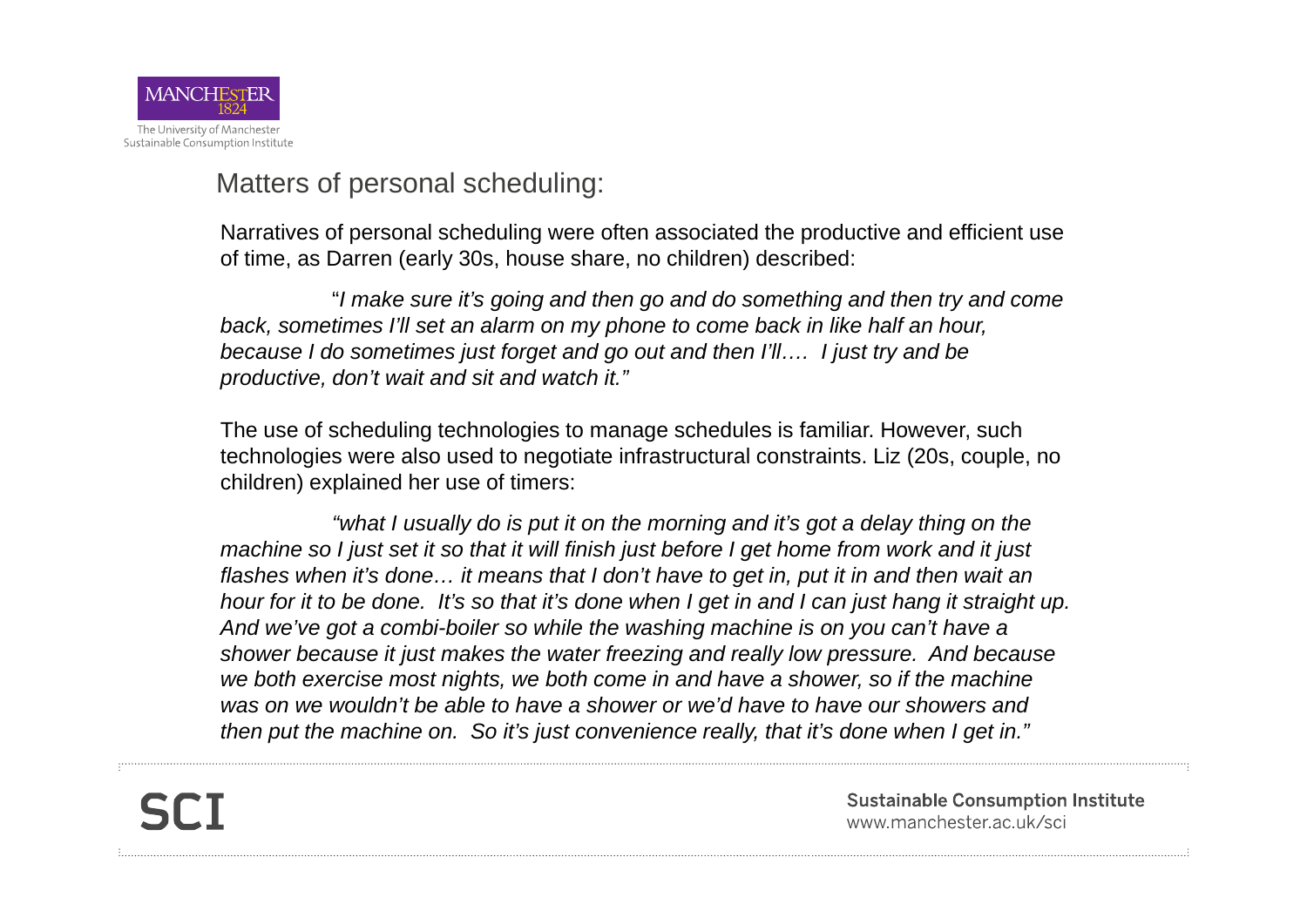

#### Managing the flow: laundry barometers

- • The critical challenge faced by practitioners was aligning personal schedules with the 'flow' of laundry across activity sequences.
- •Two barometers for managing this 'flow' were common:

Dirty laundry baskets:

*"I've got two wash baskets and basically see almost what's on top of them. Then I'll be thinking ahead what's the next day, what's happening the next day, I'll be asking the kids 'Have you had PE, is there anything in your bag that needs washing.*" (Jude, mid 40s, married, 3 children)

Clean laundry baskets:

*"I tend to try and do it [THE IRONING] on a Monday evening which is a quieter night because I haven't got children's activities on. So I'll come home from work, get fed and then ... generally the ironing pile is quite small (...) I don't iron underwear or socks or anything like that, so I minimise what I have to iron. I do iron sheets and bedding… the only time I've got a really big pile of ironing, is when I'm changing the bedding over."* (Clare, 30s, single mum, 2 children)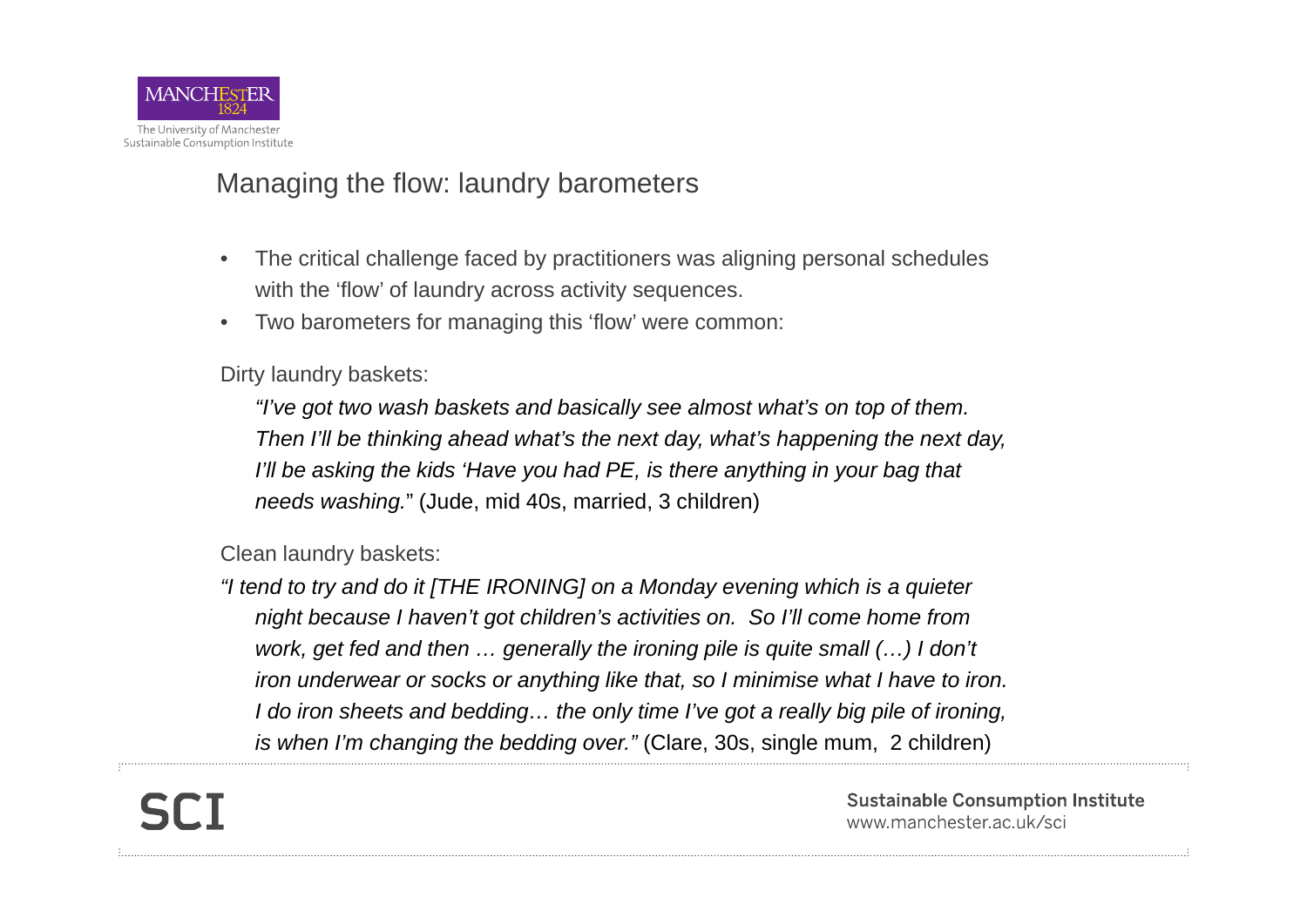

## **Summary**

Analyzing the sequence of activities that comprise laundry through the actions of the principle practitioner, reveals a number of factors that coordinate the practice:

•Institutionally timed events such as work schedules and routinized patterns of non-paid work activities (domestic chores).

•Coordination often a matter of generating personal schedules that facilitated the promise of 'personal' time of one form of.

•Evoked narratives of domestic practice time-efficiency with timing technologies utilized to achieve efficiency.

•Technologies and infrastructures mediate use.

•Critical technologies were baskets, used as barometers to maintain the flow, and avoid build-up, of items through the laundry sequence, thus ensuring that current mechanisms of coordination were not overstretched, and reproducing the performance of the practice in familiar and routinized forms.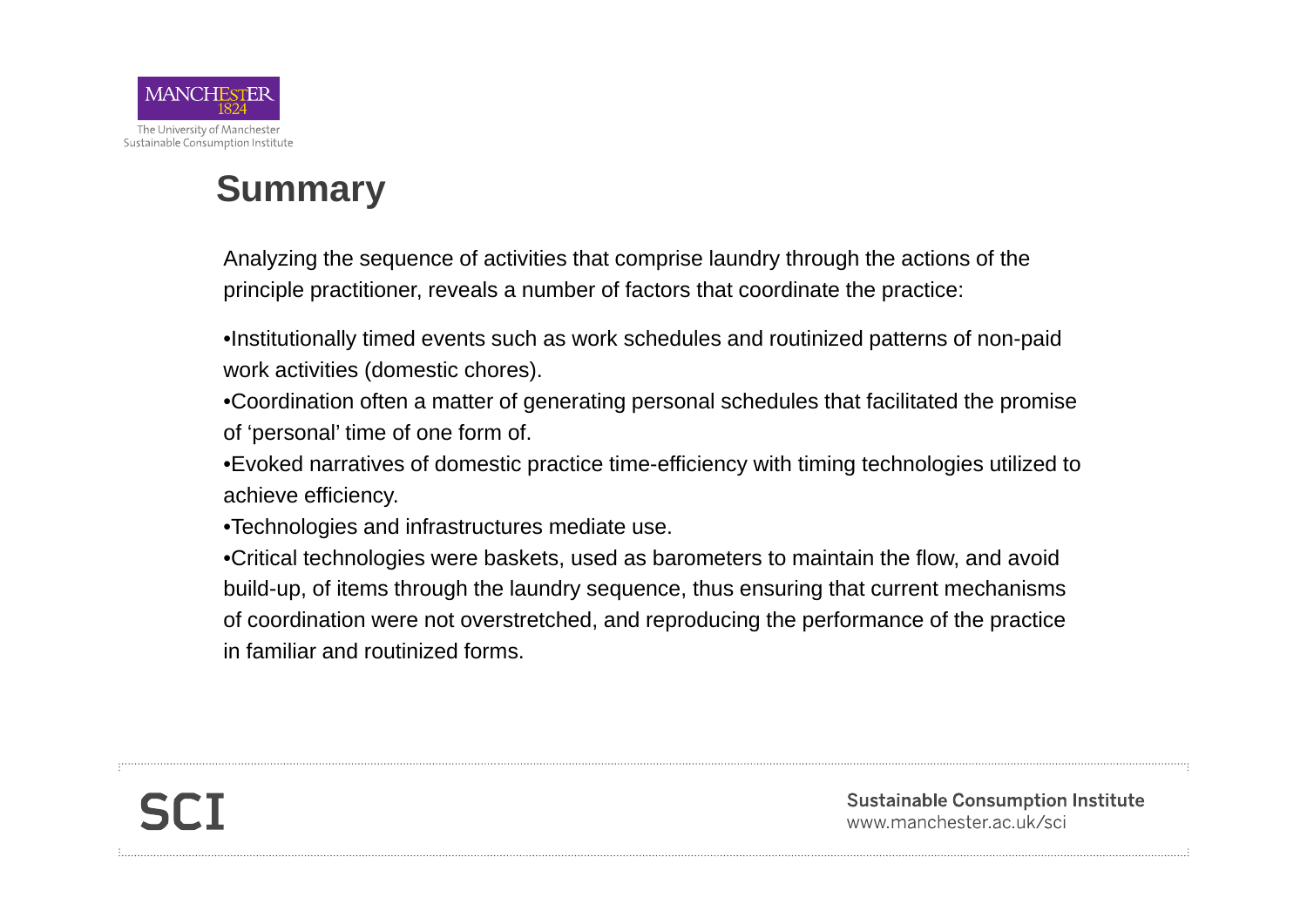

# **Coordinating inter-personal relationships:**

Negotiating laundry performances across the schedules of others

- • As the previous examples of personal scheduling suggest, much coordination is with the schedules of other household members. These include:
- partners employment schedules (shirts required);
- children's sporting activities;
- social occasions for any household member where 'self-presentation' is deemed important.
- • The combined practices of household members produced volume and flow. Recall Liz whose exercising with her partner caused a clash of water-using practices:

*"Most weeks I'll do four loads, probably every other day, because I do a lot of exercise and so does my boyfriend so we have a constant cycle of clothes that need washing. More often than not I'll stick it in the machine in the morning, set it to come on later in the day so it's done when I get home."*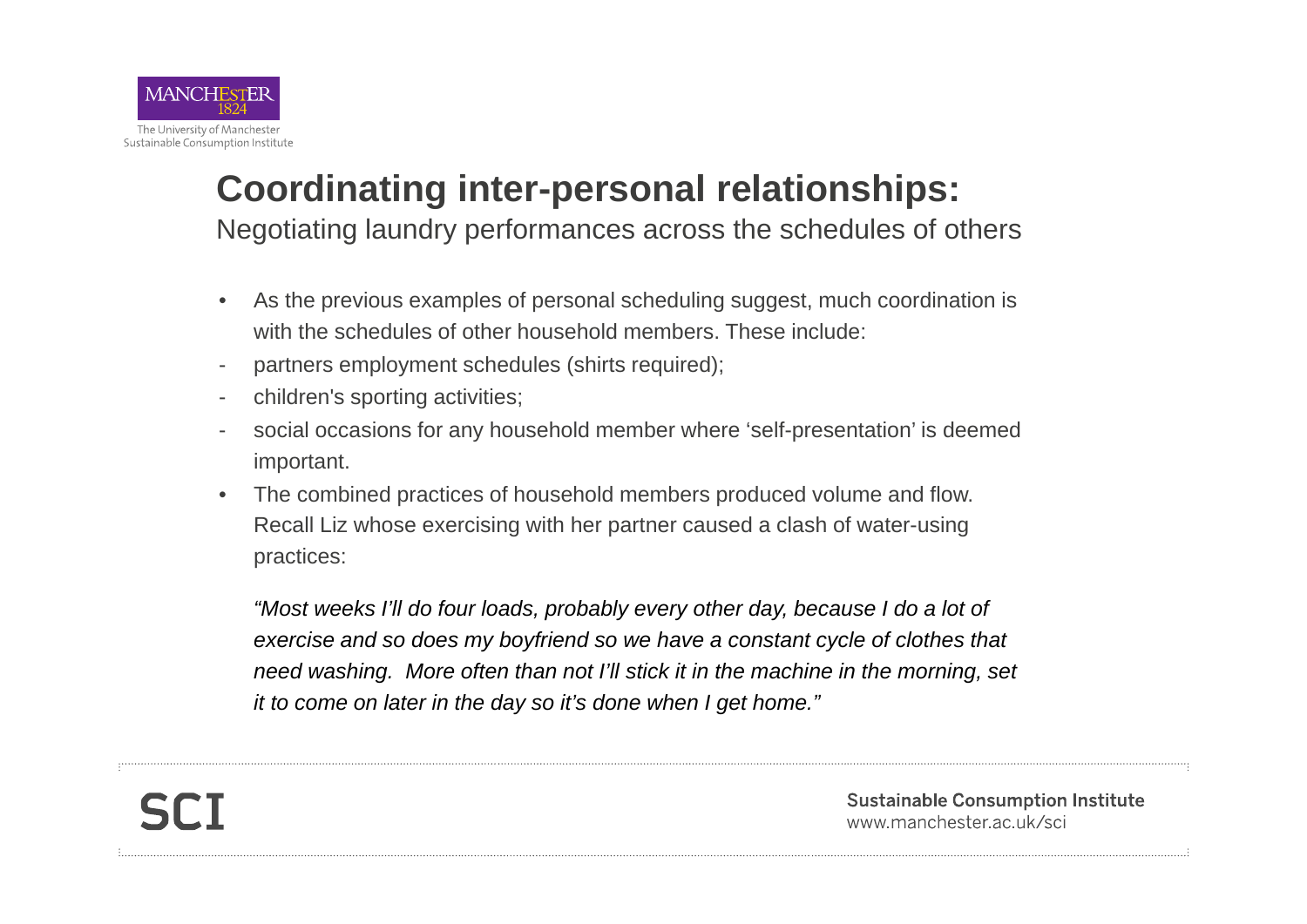

Shared infrastructure but independent laundry servicing

*Those who house-shared faced a particular set of inter-personal coordination issues based on the sharing of an infrastructure but not of the service of doing the laundry. Darren* (early 30s, house share, no children) provided a series of examples:

*"Yeah, if I know I've got some to do and like he'll get his out and I'll have to wait until at least a day when he's started drying his and then put mine on. I could put mine on but it means it's just going to be wet and I might as well wait until it's free and then do mine. We kind of work it out, it very rarely happens. It seems to work itself out. He has different days off and stuff to me"*

*"It doesn't bother me, I like to keep on top of it. But I kind of get a bit stressed out if my mate's doing some. Or he comes in and puts his washing on and I've got mine to do, it's like 'Oh no', because it's going to be like two days to dry, what am I going to do with mine. So it's like a race against time."* 

*"I make sure I've got space to get it drying, because there's two of us in our flat. So if my flatmate has done his, his might still be drying. So sort his out, then get mine on, make sure the heating is on as it's then a quicker*  **Sustainable Consumption Institute** *dry, but yeah.'*www.manchester.ac.uk/sci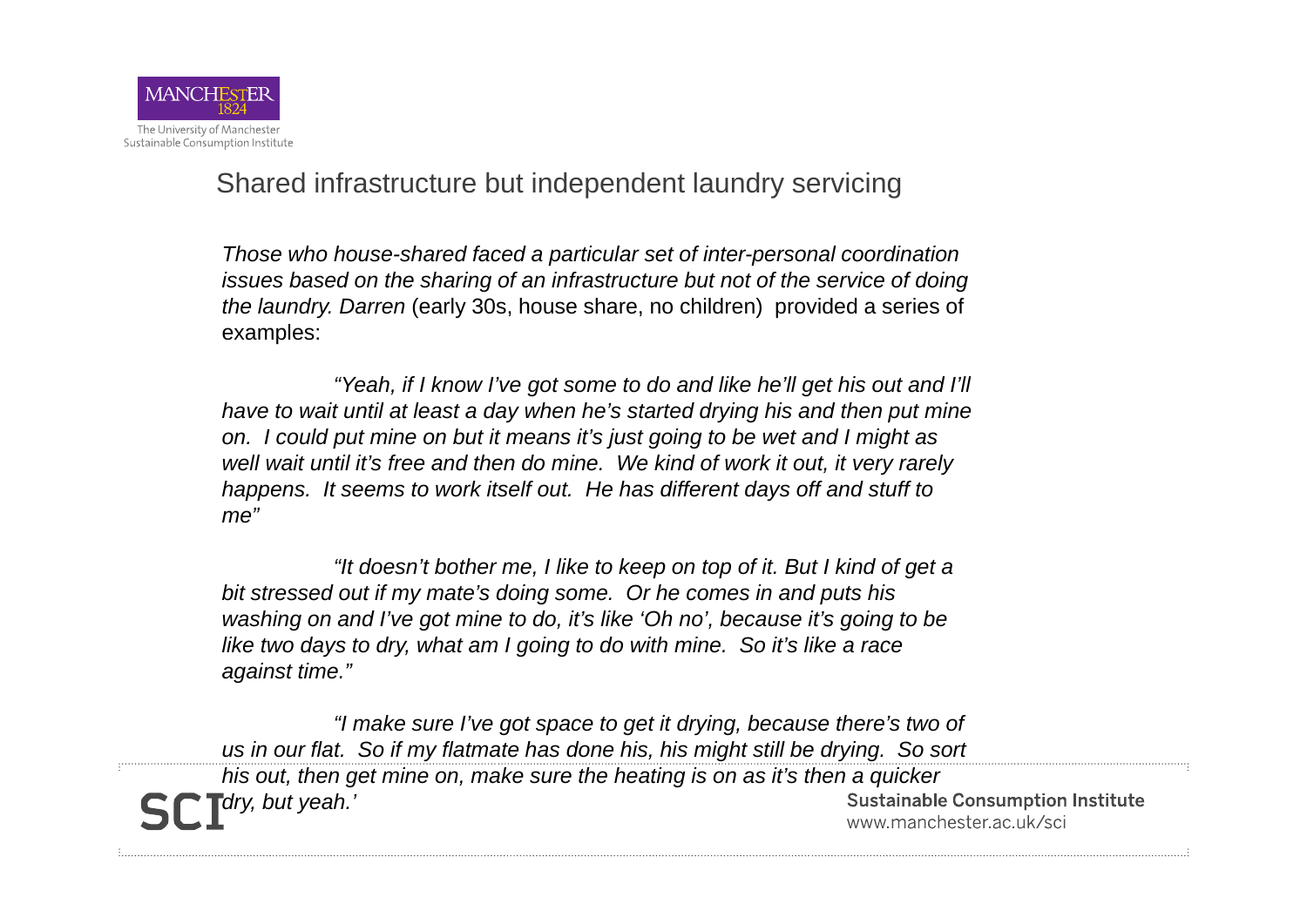

#### Shared infrastructure, shared laundry services (coordinating qualities)

- $\bullet$  Couple/ family households faced no such challenges as laundry servicing is shared. But this creates a range of other 'coordination challenges' related to 'qualities' of outcome.
- • These challenges, overwhelmingly, relate to gendered 'felt' responsibilities for the welfare and presentation of the household as a whole.

Seeking laundry, making loads:

*"And then just because I'm washing his [the baby's] I'll tend to go fishing around in our baskets to see what can fill up the load. Especially if there's something that you want him to wear the next day, for some occasion or if it's not going to dry in time …*  like we've got a wedding this weekend so I want him to wear certain outfits and *make sure they're clean, so I might have to fill up a wash."* (Ruth, mid 30s married, one child)

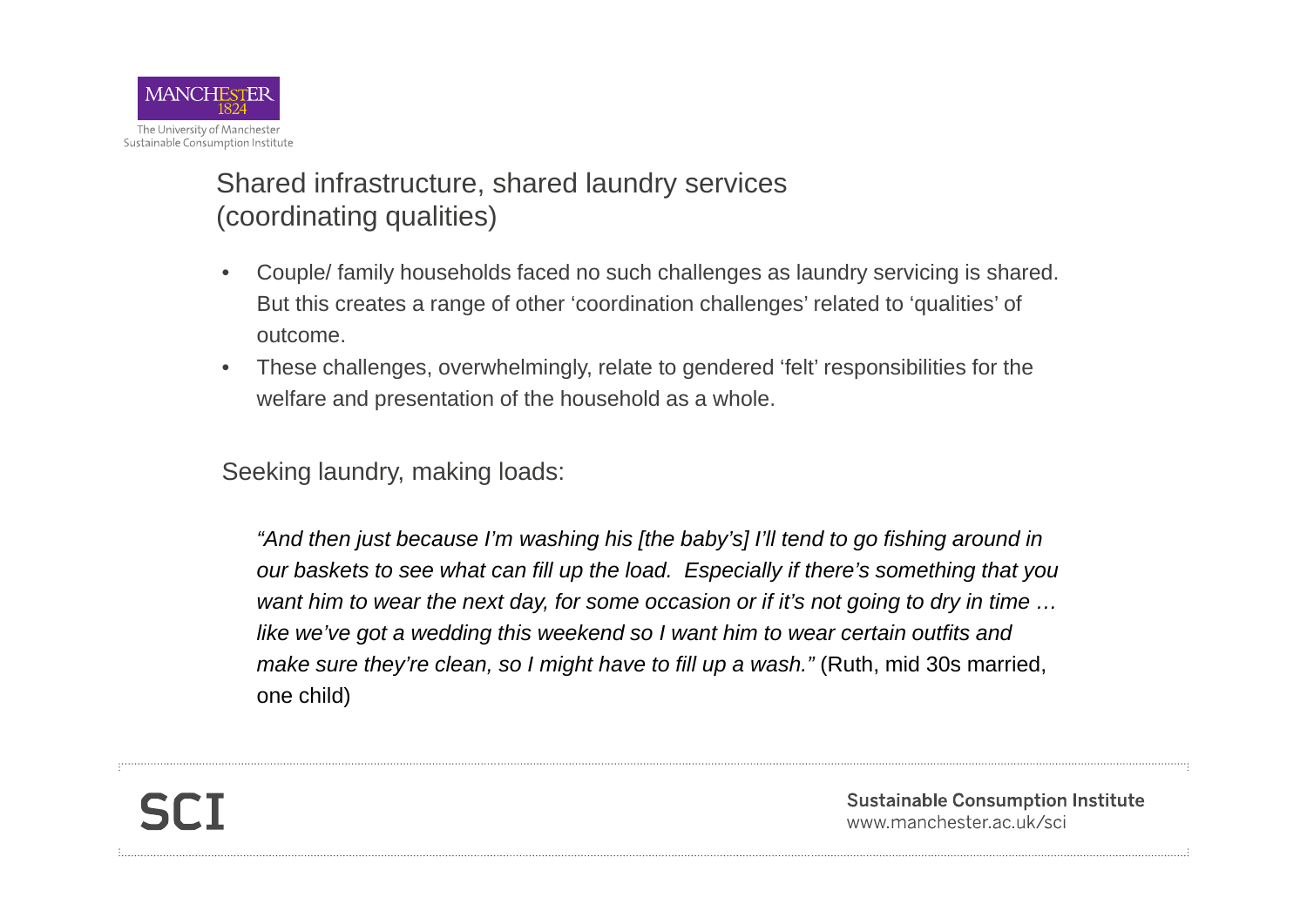

'Search and sniff':

*"It's see and smell I suppose, and remembering sometimes. Sometimes I'll just look at it and think they've had that on for a while. Often I'm pulling knickers out of leggings. Underwear is easy to tell and socks. You kind of just know. You can see when they're been worn. And then lots of things have creases in and sometimes that's enough to wash it. If it was a skirt or trousers that had too many wear creases in, and I can see that needs a wash to freshen it up and straighten it out again, so that's the key things. Mainly with tops I'd be going round sniffing them. It sounds so disgusting.* (Daisy, mid 30s, married with 2 young children)

*"Sometimes things are just left on the floors and I go now and again to their bedrooms and sift out all the stuff that I think needs washing... [and decide] by the look of it, me thinking 'When did I know they last wore that', and sometimes just giving it a sniff as well. So that's how I decide."*  (Jude, mid 40s, married, 3 children)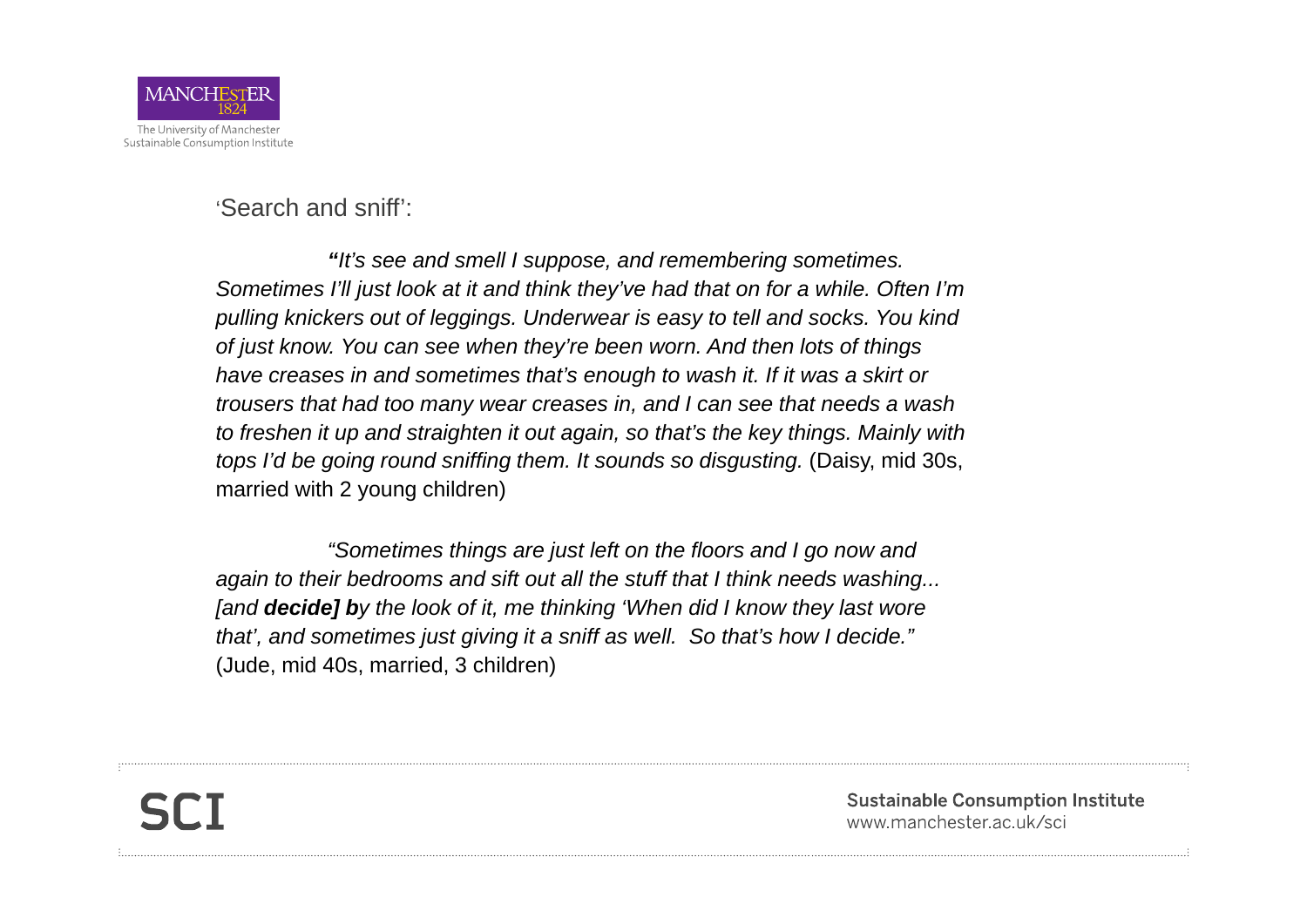

Negotiating qualities, generating quantities

*"Occasionally I've said to my daughter "how can you wear that t-shirt three days running?" but it's her choice, she's 18. Him, a piece of clothes touches him and it's in the washing basket, he doesn't like to wear stuff for two days running, except his onesies, he loves his onesies."* (Betty, mid-40s, married, two children)

"The girls sometimes will try and put their jeans in after they've worn them once, and then you can't do that because jeans can last months. I just put those back in the drawers." (Daisy, mid 30s, married with 2 young children)

And… managing the presentation of household members

*"If I can get away without ironing them, fine, but I wouldn't let him [husband] go out in a crumpled shirt, because somehow I think that looks bad on me, but that's because I know I do the washing. It is bizarre, yeah, it is a pride thing, I suppose."* (Betty, mid-40s, married, two children)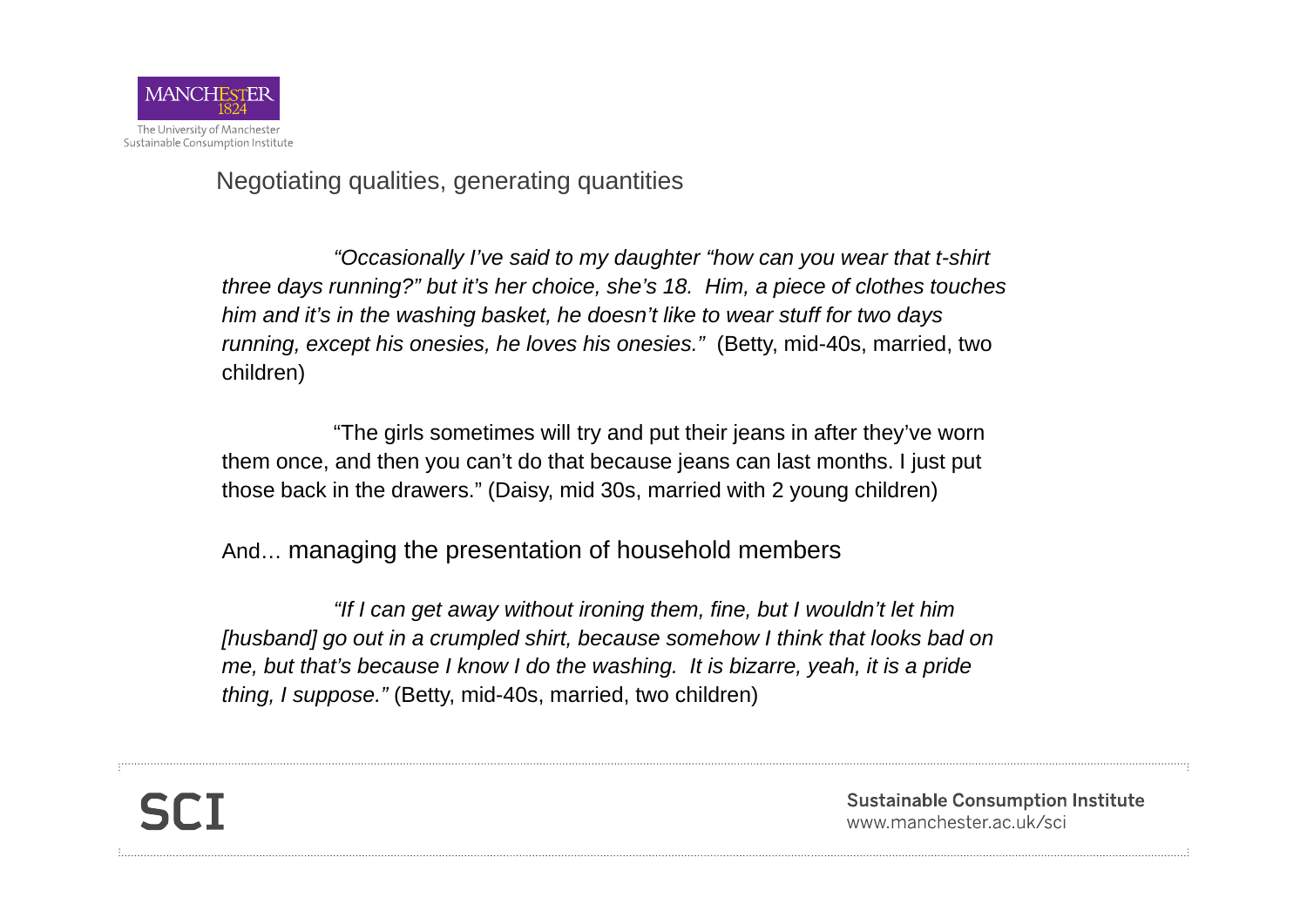

Learning competence

"I used to put wet washing on hangers and just hang it on the window but my mum hit the roof, she said that's a step too far, that's really chavvy, you can't do that. **(…)**They were drying in two hours and I just replaced them, dry in two hours, replaced them, dry in two hours. But my mum said "no, you can't do that"… My mum's very … takes a lot of care about how people think, what people think of the house, of her, of whatever. I don't really bother but I did understand what she meant because ... I don't know. I did stop because of what she said. I don't know. But I don't suppose it is a good look, is it, if you have all your washing on hangers at the window and all of it on the radiators? It didn't look good, put it that way. I wasn't impressed when I walked into my bedroom and just saw washing everywhere, it did get me down a bit, but it worked. But I don't do that anymore." (Chantal, mid 20s, couple, two children)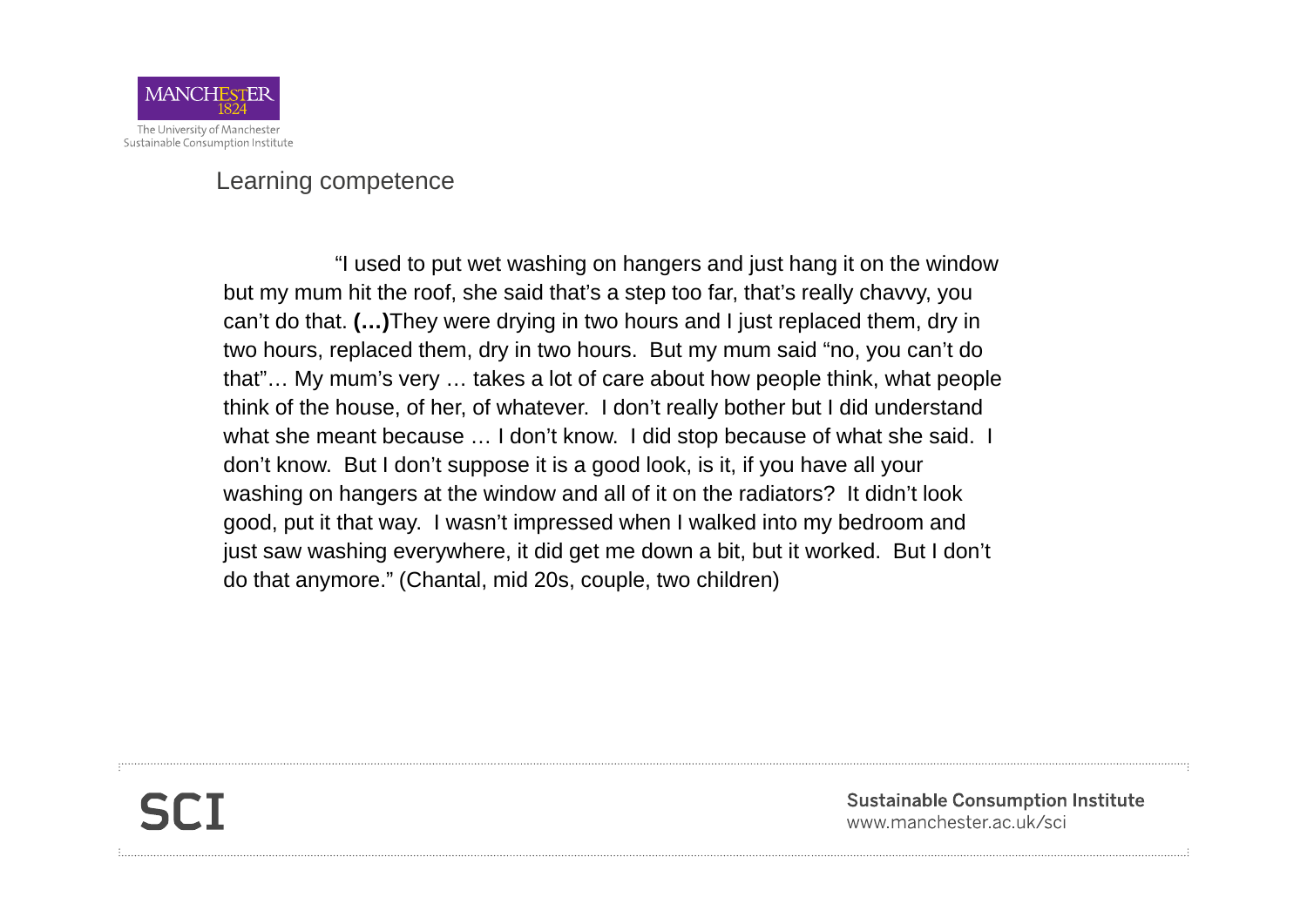

## **Summary**

Examining laundry activities through the lens of the interpersonal relationships embedded in the practice reveals:

•The challenge of aligning multiple personal schedules (the exacerbation of the coordinating laundry within one's own personal schedule) •Shared infrastructure is very different from shared servicing •the way it is organized and performed is conditioned by sets of standards, qualities and expectations that are particularly prominent when the service is shared •Coordinating laundry services within inter-personal relationships demand negotiation and management of the flow, quality and quantity of laundry activities •Such negotiations reveal cultural conventions and the reproduction of competence that stretch beyond the household. •Laundry is a practice constituted through inter-personal relationships of different shapes and forms.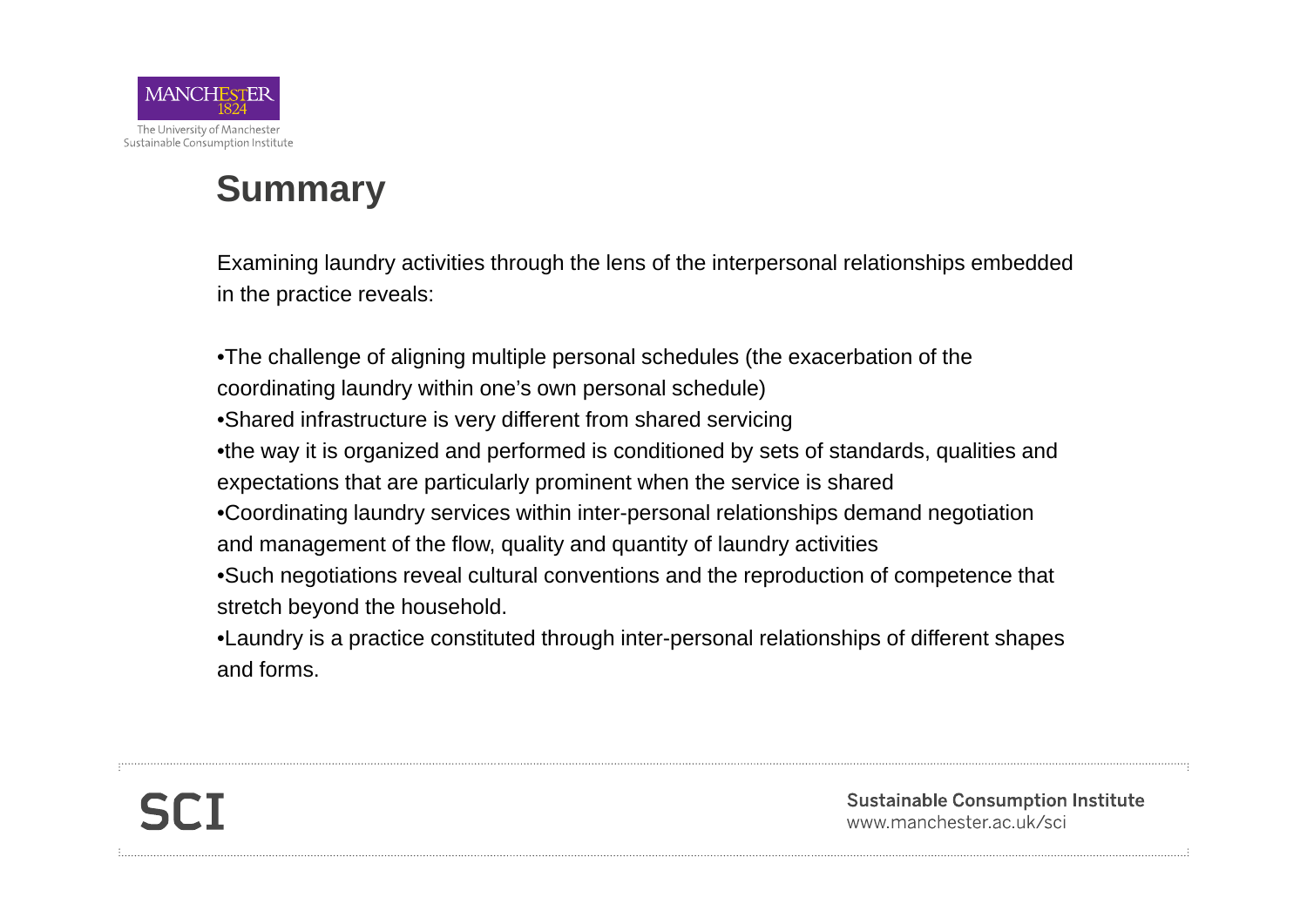

## **Conditioning Laundry:**

Environmental and material ordering of the practice

Storage:

"[when I decide to to do the washing is]…*l typically be when the washing basket's full, so that will be every week maybe. I don't know, it's a bit difficult to say but I'd say pretty much every week. And as a single fella who*  does his own washing it probably takes about a week to fill up the washing *basket. Occasionally I change my bed sheets as well if I need to, maybe every couple of weeks."* (William, mid 30s, solo-living, no children)

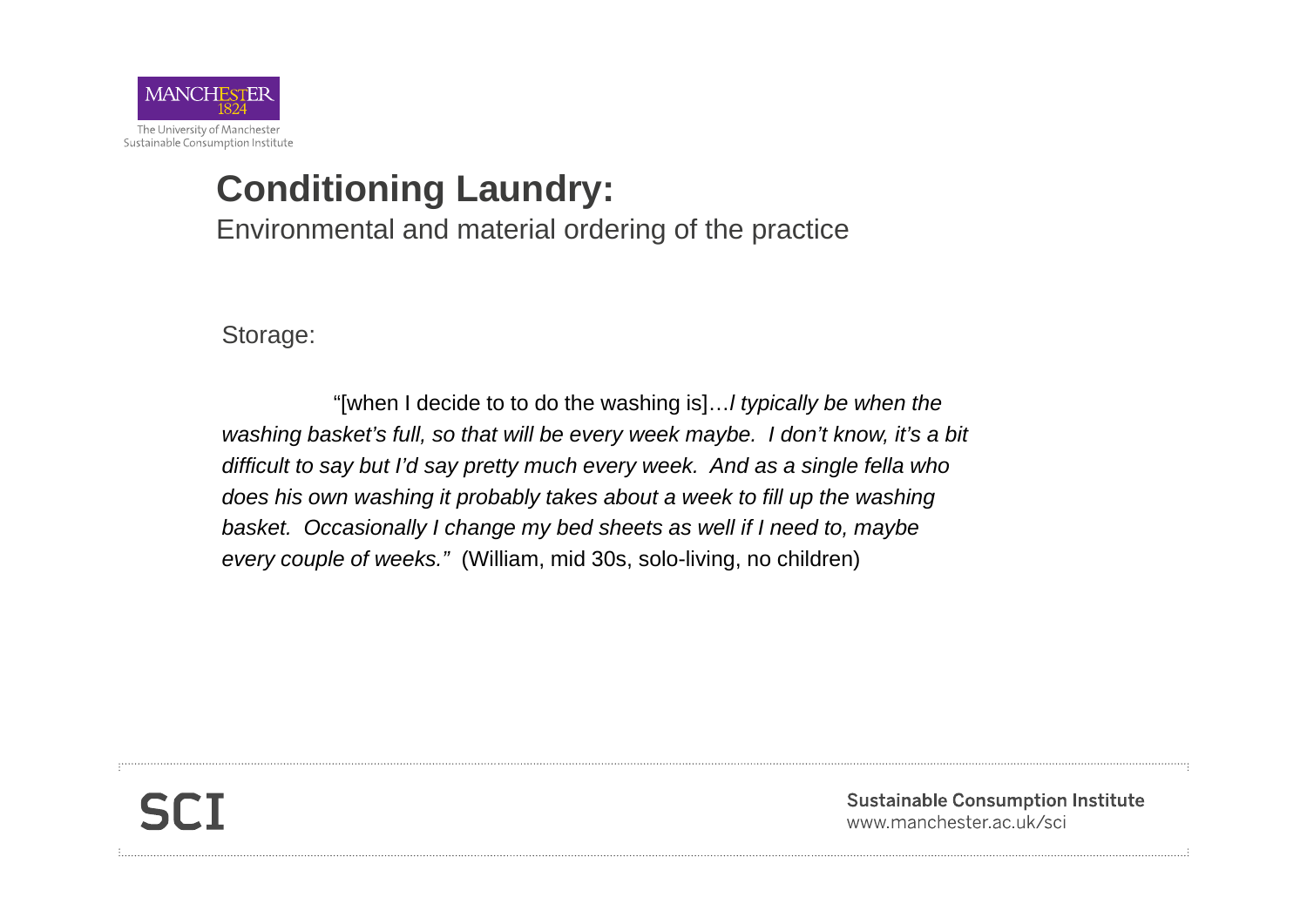

#### Washing

*"it's* [the washing machine] *the only thing I've got that's insured as well because I understand how important it is when it breaks and I'm absolutely up the creek without a paddle … I just felt really lost and really like "what am I going to do?" Because my mum's only got one washing machine, it's not an industrial-sized one, "what am I going to do?" It was just panic. What if we run out of clothes? Then you start getting "what if I run out of clothes and what if this happens?" It was a complete nightmare."* (Chantal, mid 20s, couple, two children)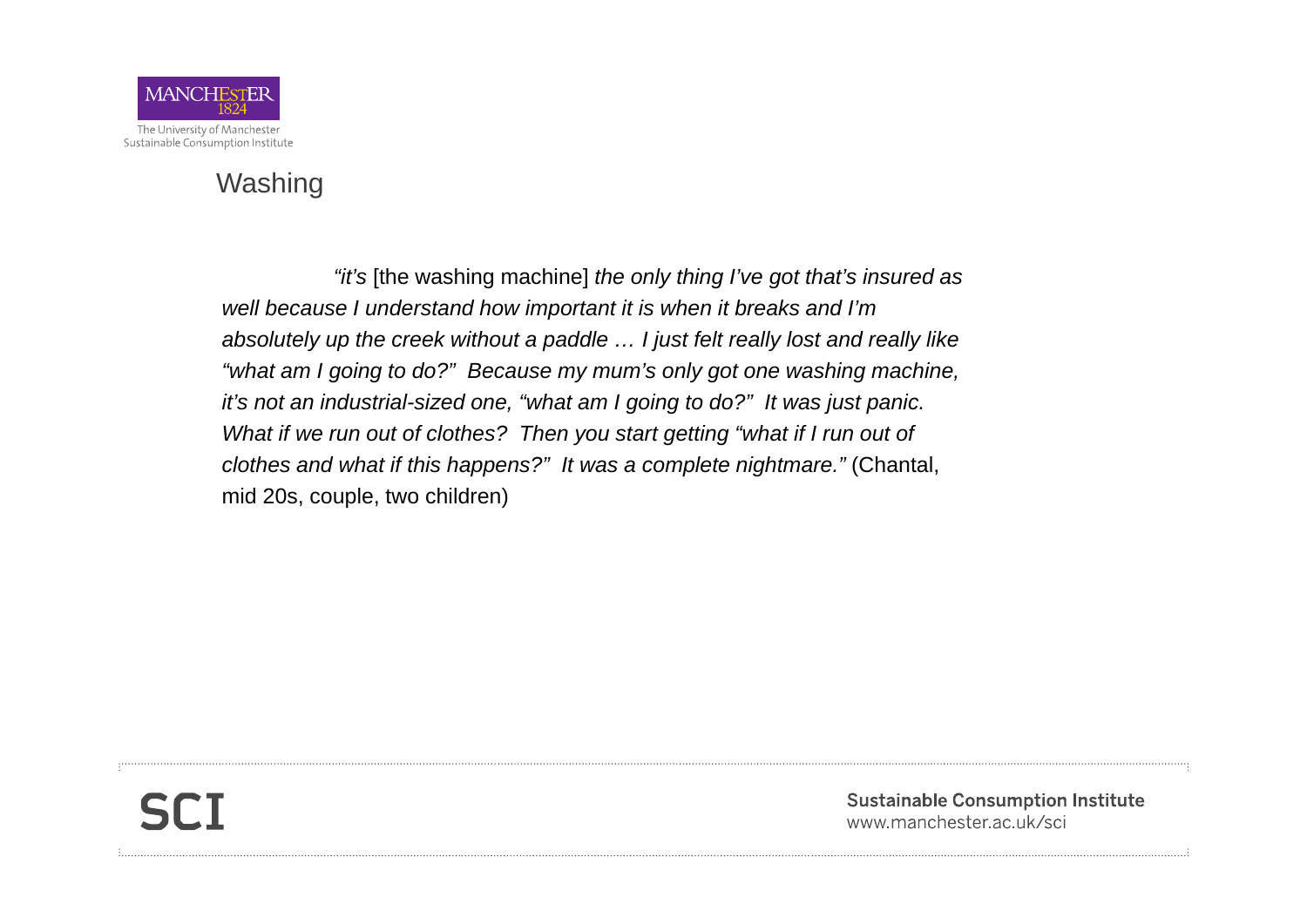

#### Drying

"*A big problem for us in this house is drying it… our spare bedroom in the back is basically a drying room most of the time… we've got a bureau in there and it's quite a nice room when it's not got loads of drying racks in it. I don't want to constantly have clothes hanging up in it drying, so I thought why don't we just have it drying downstairs and then that*  will force us to kind of, once it's dry, put it away. But it didn't work at all because we do have a *requirement with constantly drying stuff, particularly now* [since having a baby] *with one or two washes a day. Washing needs to be hung up but I can't because I need to wait for the rest of it to dry. It takes a lot of space, doesn't it? And we've got concerns over the dampness of the house and allergies and stuff like that."* (Ruth, mid 30s married, one child)

*"I'm dreading proper Winter this year, it can take a long time for things to dry, especially cotton and heavier cotton things, so you tend to then run out of space for drying, so you've got to learn to plan washing, according to where the drying space is. So we end up with things hanging on the back of doors and that kind of thing – over the bannister, radiators, anywhere that it will fit really."* (Ruth, mid 30s married, one child)

*"I really don't like having my washing hanging around in winter because the windows get full of condensation. I just don't like not being able to regularly put it outside. I'd love to live somewhere hot, just so that I could do my washing outside."* (Liz, 20s, couple, no children)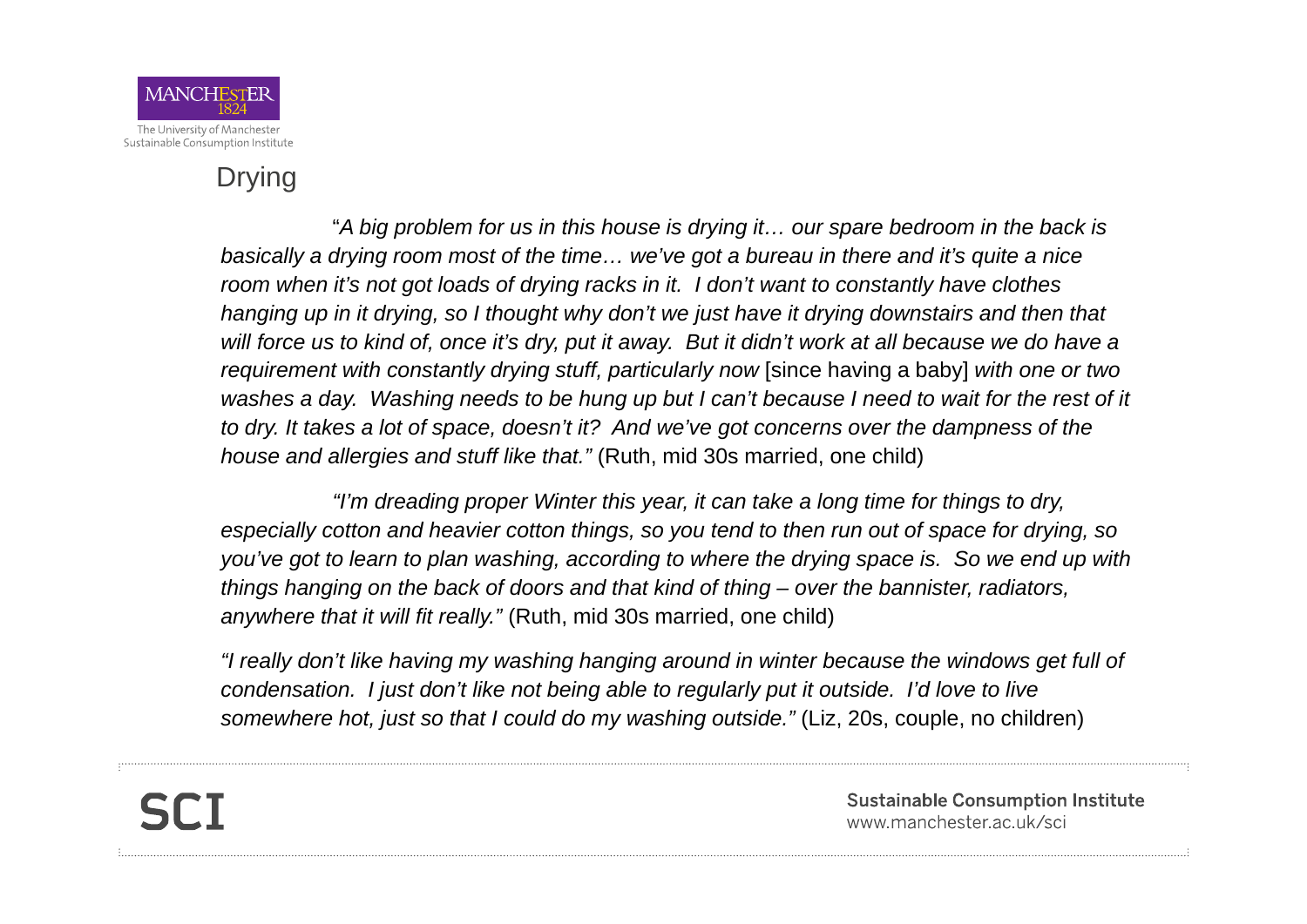

## **Summary**

- • Unsurprisingly, material infrastructures and equipment are important in coordinating the sequence of laundry.
- • They condition sequences and generate routine responses across households, as people invoke similar strategies to get the laundry done within a generic set of infrastructural and environmental constraints that include:
- access to the washing machine
- access to space which can be used to dry and store (dirty and clean) clothing.
- Negotiating weather
- • Despite a fairly constant range of materials used across households (apart from amount of space, and notably outside space), people respond to material and environmental conditions in quite different ways.
- • Such responses are not arbitrary but related to the principle practitioners schedules and their inter-personal relationships that produced 'laundry flows'.
- • Coordinating laundry practices is a matter of managing and negotiating the quantities and qualities of items as they flow through activity sequences.

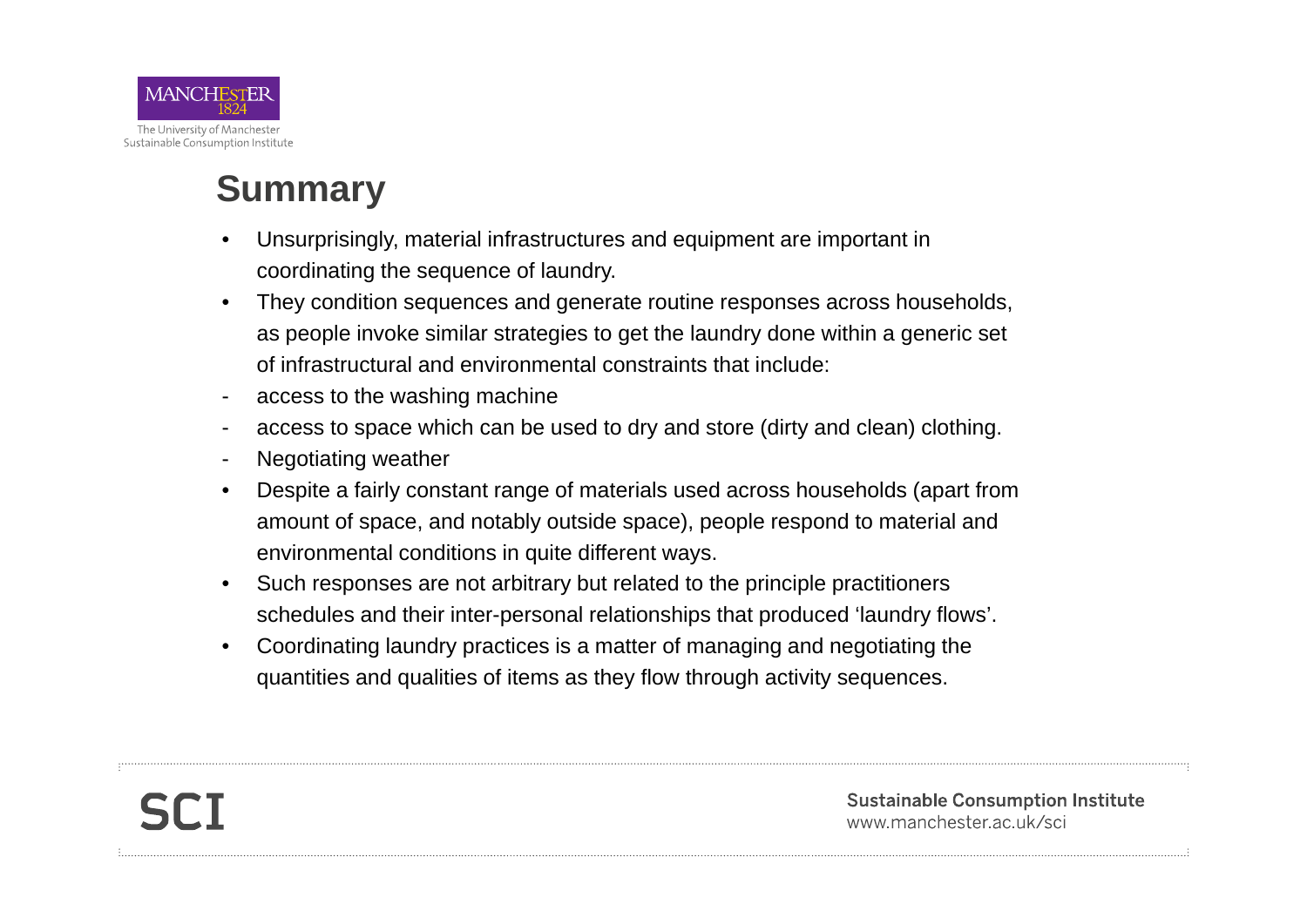

## **Ordering laundry**

From our interview data, we can identify four critical mechanisms that order the coordination of laundry practices. These are mechanisms that range across households and practice performances, acting to shape and order the range of possible forms of coordination across the activity sequences:

•Social relations – especially domestic divisions of labour, but also inter-generational (our sample does not permit analysis of socio-economic differentiation, ethnicity or age). •Cultural conventions – just like 'culture', conventions do not 'exist out there' directing action but provide a stock of cultural meanings that are invoked to frame actions (Swidler 1986, 2003). In this case, conventions were mobilised in the negotiation of the quantities and qualities that flowed through laundry sequences.

•Material and environmental conditions – most notably baskets as barometers and the constraints of shared infrastructures.

•Institutionalized temporal rhythms – paid and unpaid work, and the rhythms of school timetables for those with children, represented critical fixed events that shaped personal schedules and household routines.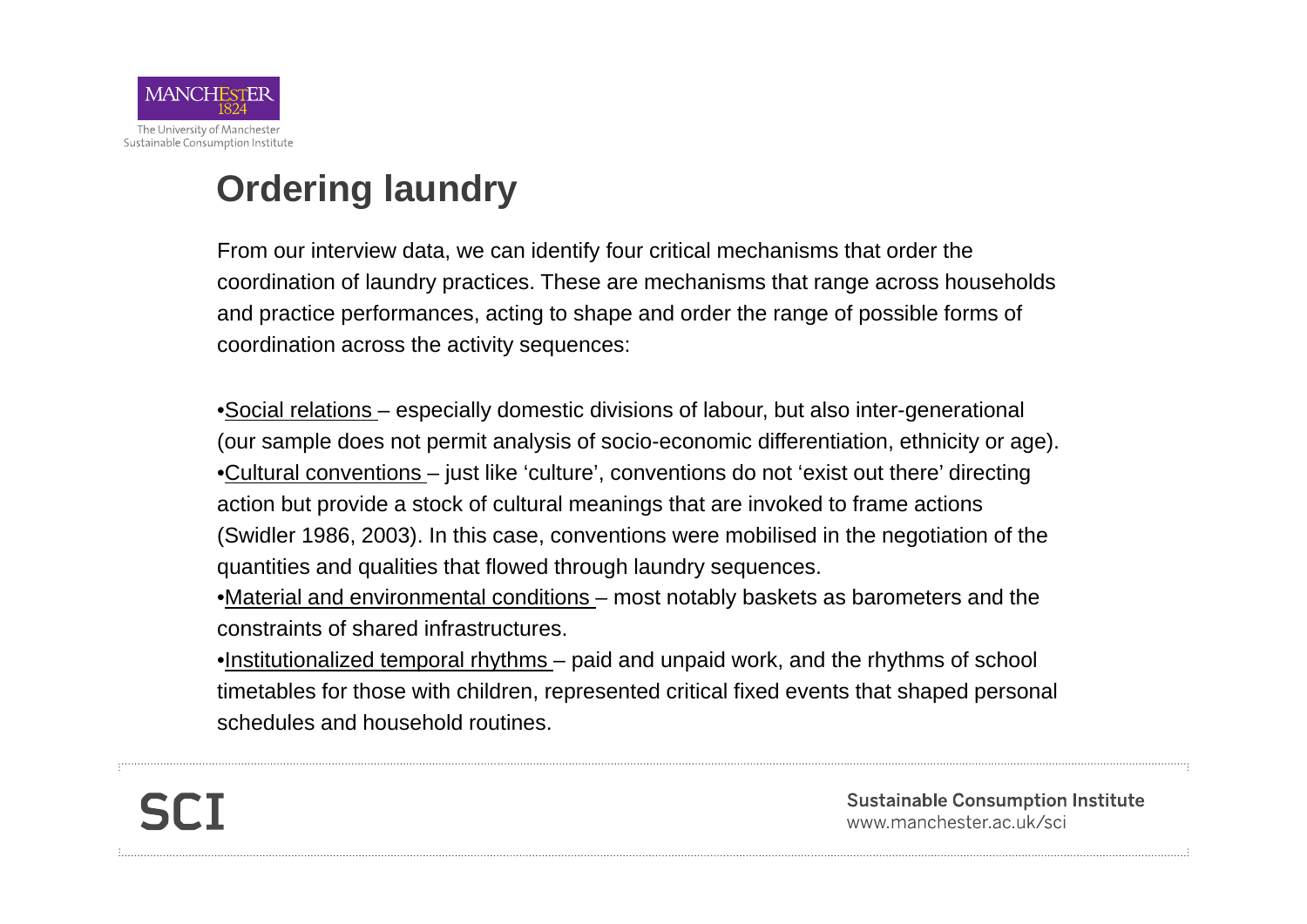

Within households, and at the level of practice performance, these four mechanisms are observable as:

- • Settled patterns (routines) and flows of activity sequence (and responsibilities)
- • Understandings and expectations narrated as cleanliness, comfort, freshness, and the appropriate presentation of household members beyond the home.
- • The use of domestic technologies and infrastructures, including timing devices.
- •Household schedules, planning and routines.